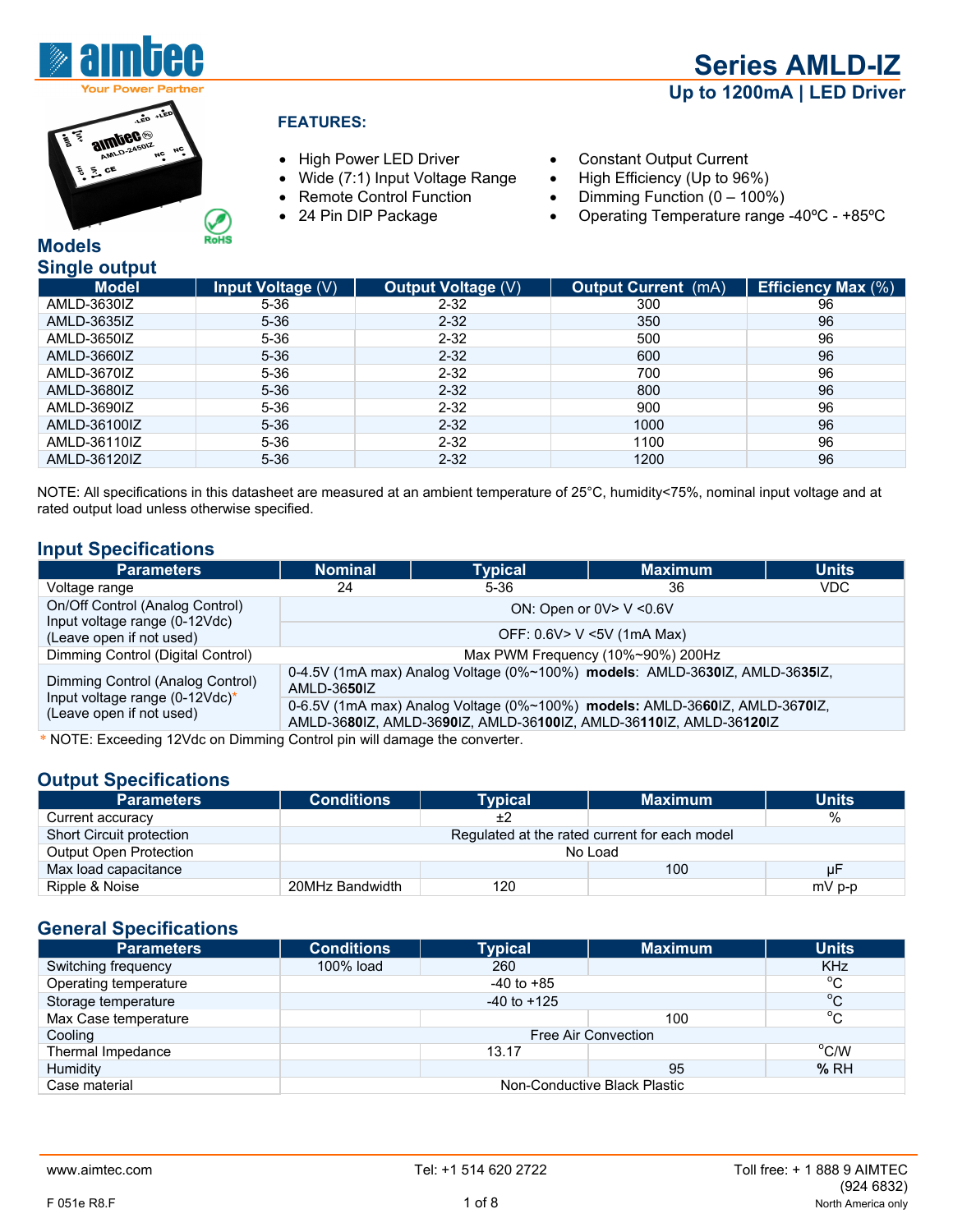

### **General Specifications (continued)**

| <b>Parameters</b>                  | <b>Conditions</b> | <b>Typical</b>                        | <b>Maximum</b>                       | <b>Units</b> |
|------------------------------------|-------------------|---------------------------------------|--------------------------------------|--------------|
| Potting material                   |                   |                                       | Epoxy (Flammability UL94V-0)         |              |
| Weight                             |                   |                                       |                                      |              |
| Dimensions $(L \times W \times H)$ |                   | $1.25 \times 0.80 \times 0.40$ inches | $31.80 \times 20.30 \times 10.20$ mm |              |

# **Pin Out Specifications Dimensions**

| Pin               | Single        |  |
|-------------------|---------------|--|
| 1                 | Remote On/Off |  |
| 2                 | -Vin          |  |
| 3                 | -Vin          |  |
| 9                 | ΝC            |  |
| 11                | ΝC            |  |
| 14                | LED +         |  |
| 16                | LED -         |  |
| 22                | +Vin          |  |
| 23                | +Vin          |  |
| 24                | DIM           |  |
| NC: Not Connected |               |  |





#### **Mechanical Tolerances**  Case tolerance  $\pm$  0.25mm or  $\pm$  0.01 inches Pin tolerance  $\pm$  0.05 or  $\pm$  0.002

### **Efficiency vs Input Voltage**

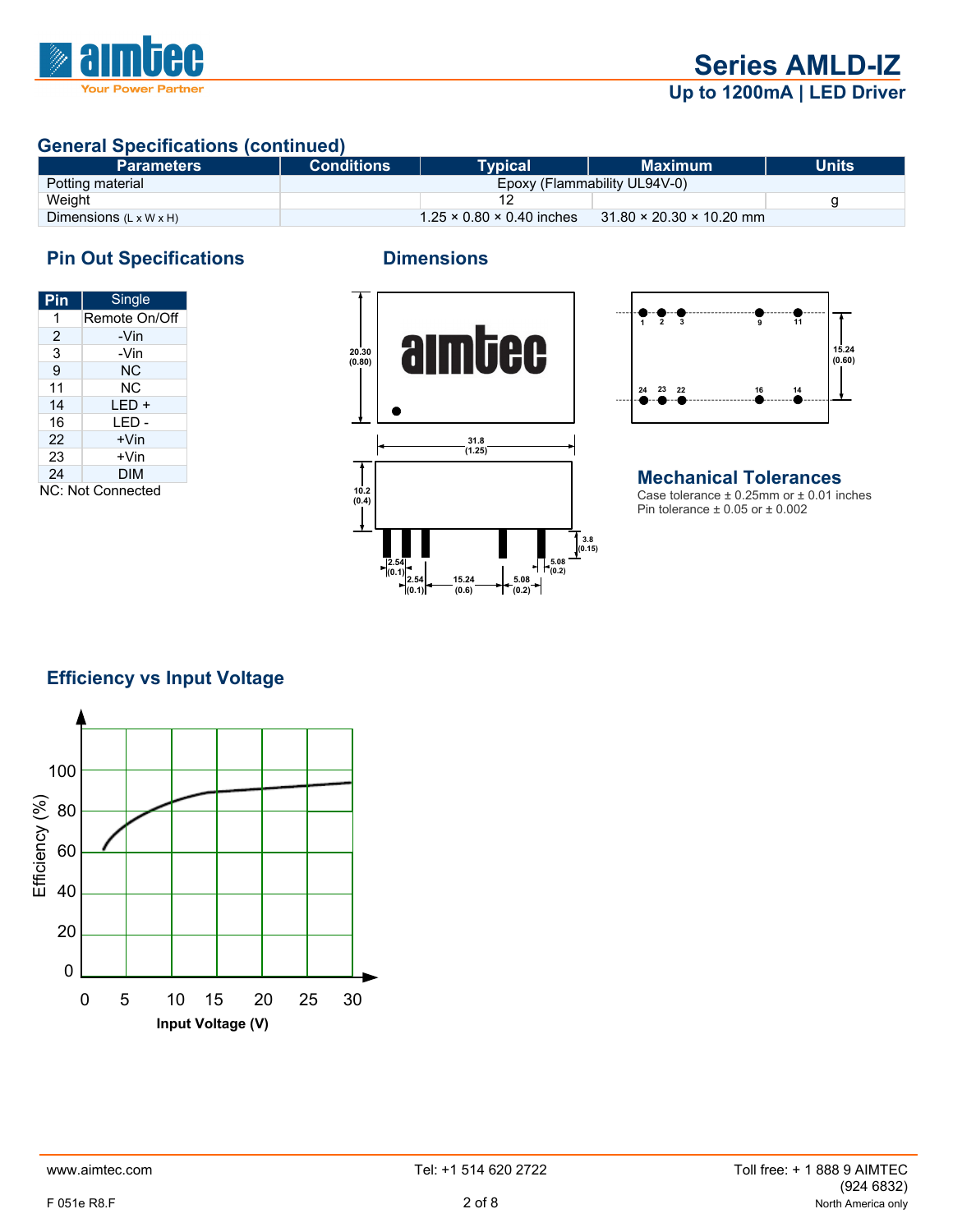

# **Application Circuit**



**Note:** The relation between input and output voltage for AMLD-IZ LED Driver step-down converter series is: **Vin – 4V** ≧ **Vout** ≧ **Total LED voltage Vout / LED voltage = LED quantity** 

#### **Output Current Versus Dimming Voltage**

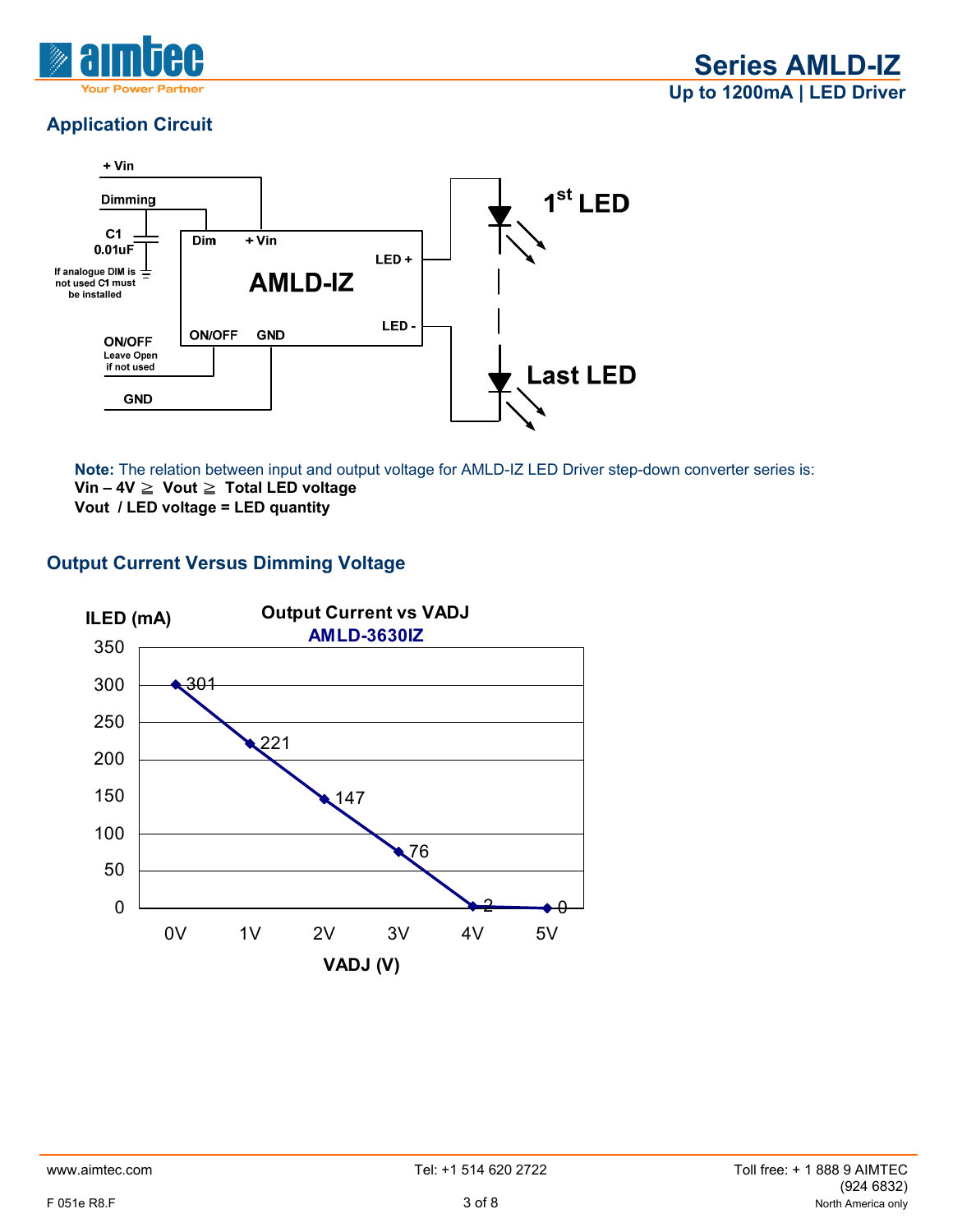



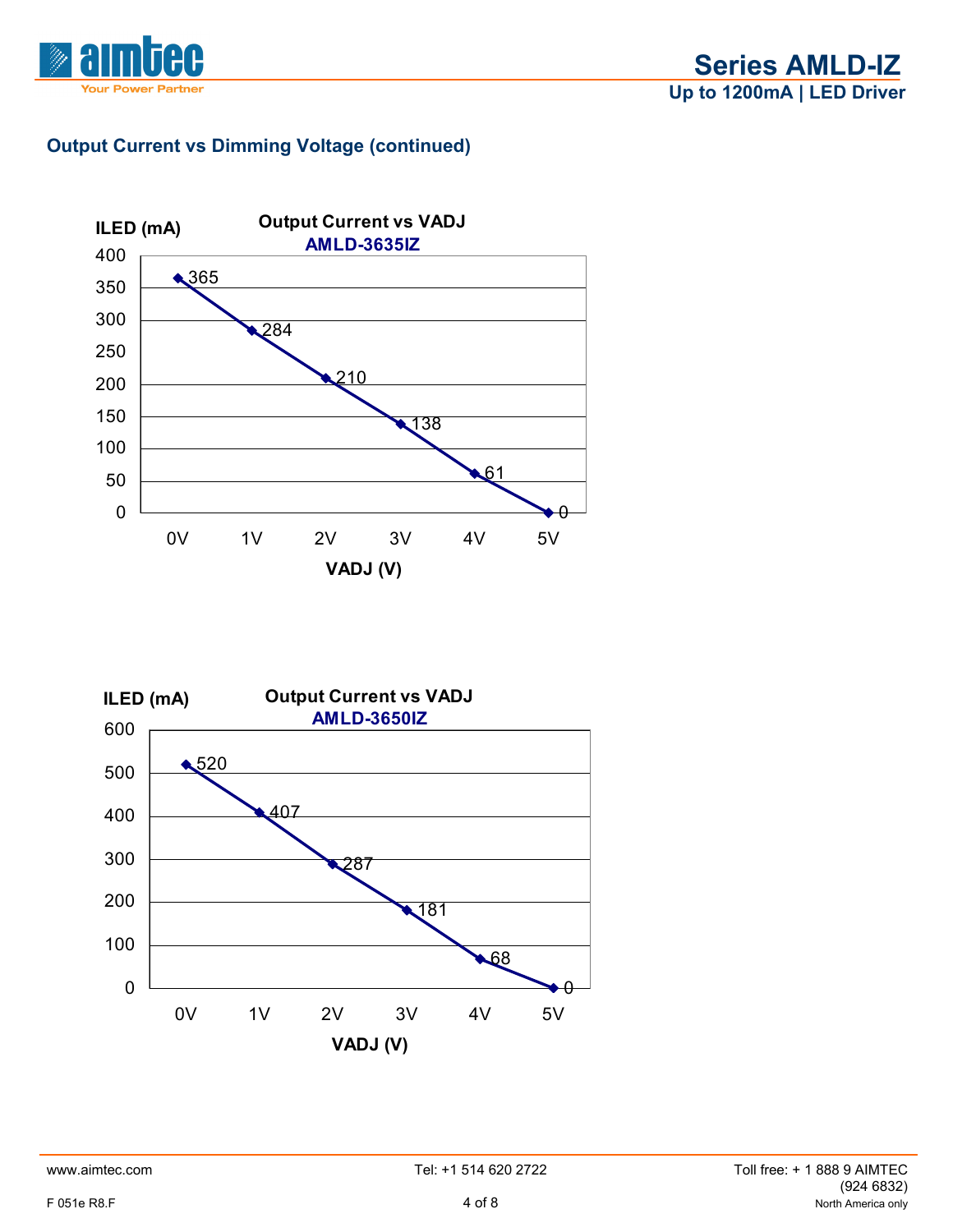



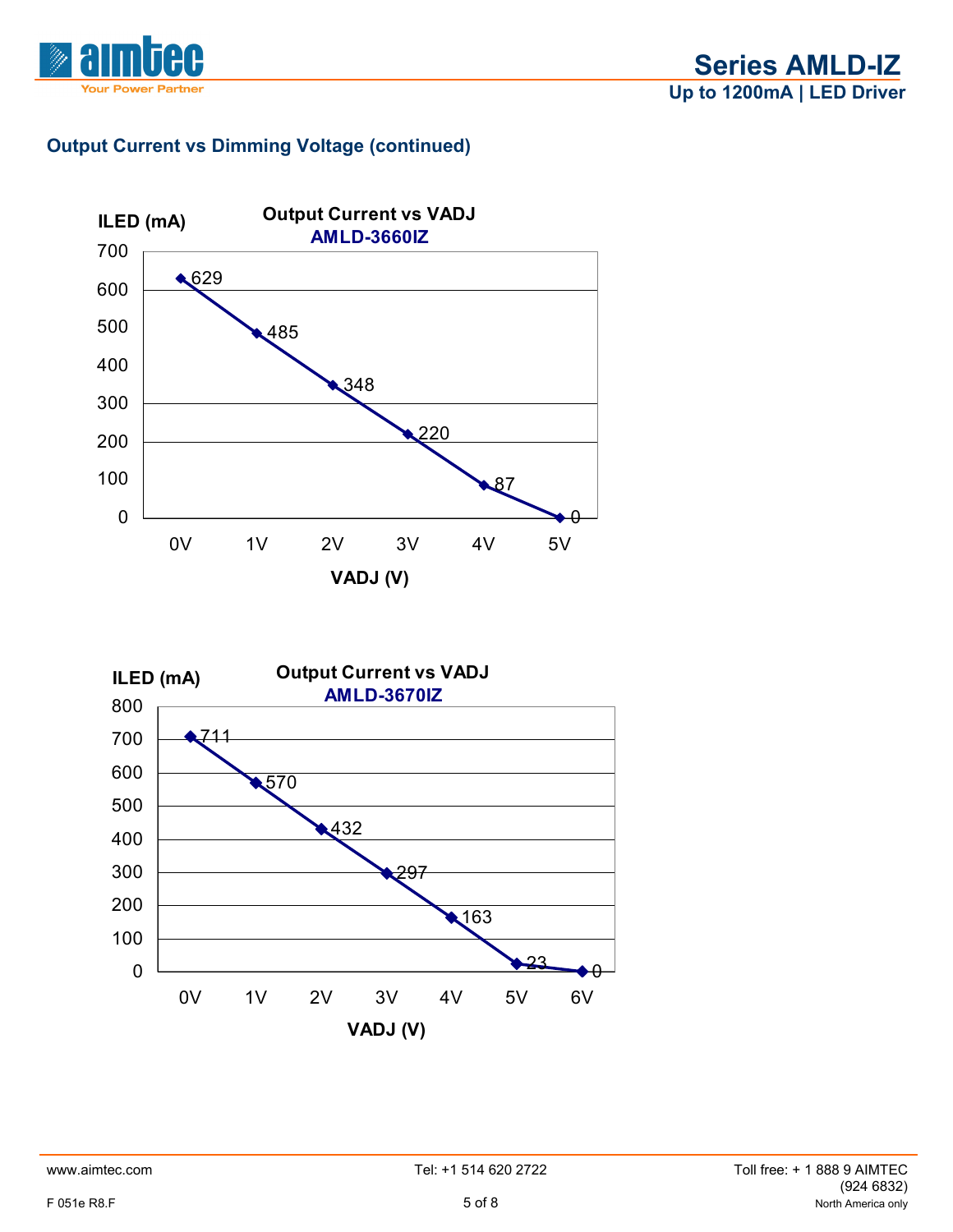



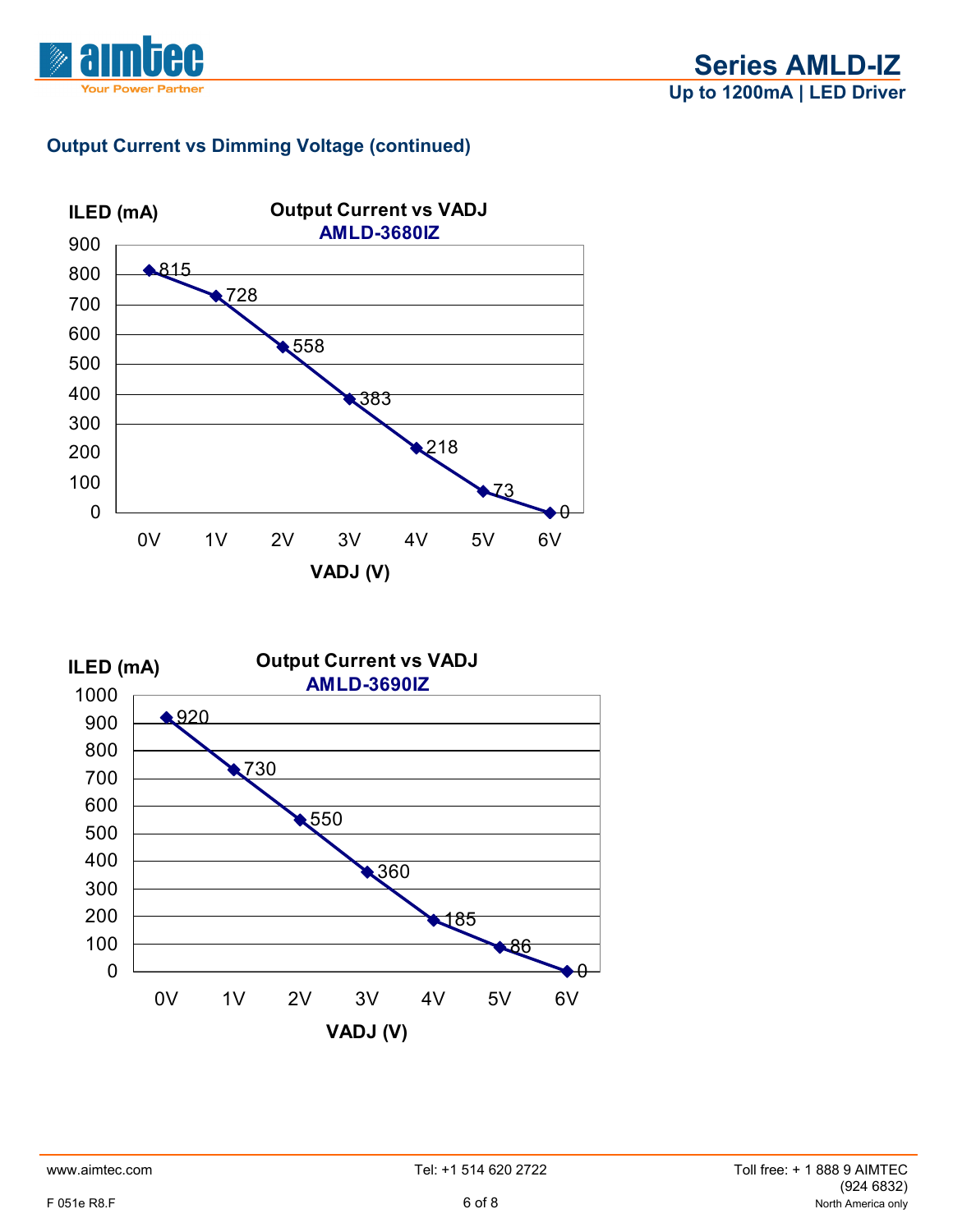